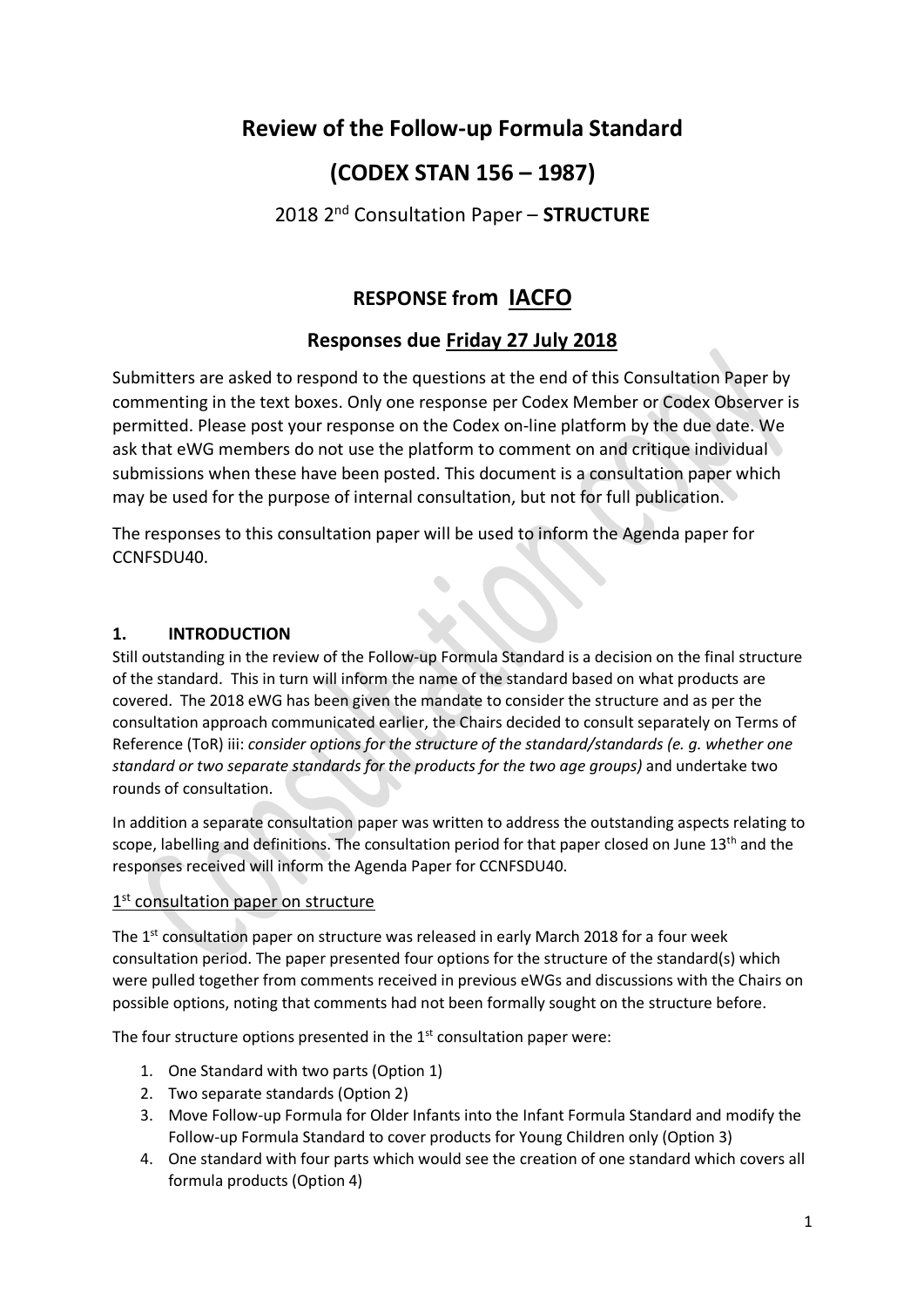For more detailed description of each structure option please see Appendix 1 to this paper.

In addition, the Codex procedural implications for each option were included with the guidance of the Codex Secretariat, however this was included for information and should not significantly influence a preferred structure. The eWG members were asked to consider which of the structure options would be the most suitable considering the technical and compositional aspects of the two products.

Forty responses were received to the 1<sup>st</sup> Consultation Paper on structure; from 33 Codex Member Countries, one Codex Member Organisation, and 6 Codex Observers. The Codex Member Organisation represents 28 countries.

Responses to the 1<sup>st</sup> Consultation paper on Scope and Labelling were received from the following eWG members:

| CODEX MEMBER COUNTRIES AND MEMBER ORGANISATIONS |                |               |                     |             |  |  |  |
|-------------------------------------------------|----------------|---------------|---------------------|-------------|--|--|--|
| Argentina                                       | Australia      | <b>Brazil</b> | <b>Burkina Faso</b> | Canada      |  |  |  |
| Chile                                           | China          | Colombia      | Costa Rica          | Dominican   |  |  |  |
|                                                 |                |               |                     | Republic    |  |  |  |
| Egypt                                           | European Union | France        | India               | Indonesia   |  |  |  |
| Iran                                            | Japan          | Malaysia      | Morocco             | Nepal       |  |  |  |
| The Netherlands                                 | New Zealand    | Norway        | Peru                | Philippines |  |  |  |
| Russian                                         | Senegal        | Singapore     | South Africa        | Sri Lanka   |  |  |  |
| Federation                                      |                |               |                     |             |  |  |  |
| Switzerland                                     | Thailand       | <b>USA</b>    | Vietnam             |             |  |  |  |
| <b>CODEX OBSERVERS</b>                          |                |               |                     |             |  |  |  |
| <b>EUSFI</b>                                    | HKI            | <b>IACFO</b>  | <b>IBFAN</b>        | <b>ISDI</b> |  |  |  |
| <b>UNICEF</b>                                   |                |               |                     |             |  |  |  |

**CODEX MEMBER COUNTRIES AND MEMBER ORGANISATIONS**

The Chairs note that two of the Codex Member Countries (France and the Netherlands) are also members of the Codex Member organisation (European Union) and their responses were supporting that of the Codex Member Organisation. Their responses are acknowledged by the Chairs and not counted separately in the numbers presented for each of the options.

## 2<sup>nd</sup> consultation paper on structure

This  $2<sup>nd</sup>$  consultation paper on structure summarises the comments received to the first round of consultation on the structure options, as well as seeks further comment and discussion on the preferred options.

For the purpose of this paper, the following abbreviations have been used: CM (Codex Member), CMO (Codex Member Organization), and CO (Codex Observer).

## **2. BACKGROUND**

In 2014, the eWG agreed that the age range of the current follow-up formula standard, 6–36 months, be retained, however there should be a recognised point of differentiation at 12 months of age due to different nutritional requirements and the different role of follow-up formula in the diets of older infants compared to that of young children. This approach was supported by the Committee at CCNFSDU36 (REP15/NFSDU, para. 106) where they agreed to *'Review the compositional requirements of the current Standard for Follow-up Formula, 6-36 months with a point of differentiation at 12 months (Sections 3.1-3.3), and propose revised requirements'.*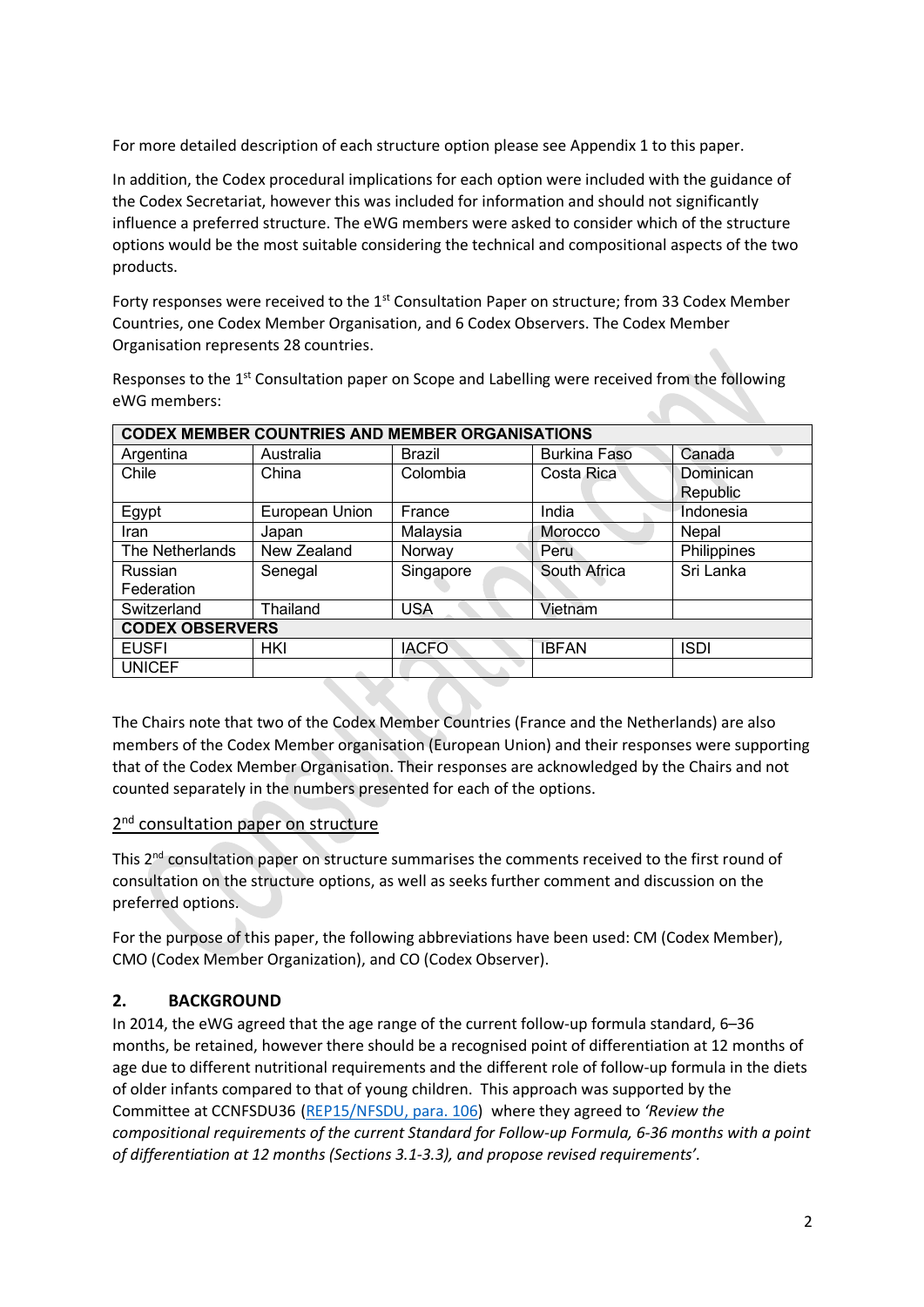In 2016, the Committee agreed to; *'Review the Scope and Labelling Sections with a point of differentiation at 12 months, for Section A and Section B of the draft Standard based on the discussions at CCNFSDU38, and propose draft text'* (REP17/NFSDU,para.122).

The approach agreed to by the Committee to differentiate product for older infants from that for young children in terms of composition and labelling, has created two distinctly different products. As per ToR iii, the mandate of the 2018 eWG is to consider how best to present these products within the structure of a standard or standards.

## Current timeline

- Essential composition for Follow-up Formula for Older Infants and [Name of Product] for Young Children to Step 5 for adoption by CAC41 in 2018.
- Adoption of the draft standard at Step 5 in 2019 with a view to final adoption and completion of work by CAC in July 2020.

### **3. STUCTURE OPTIONS**

#### eWG views

The members of the eWG were asked to indicate their preferred option of the four options described in the consultation paper. In addition they were asked whether there are other options that they would prefer that are not captured in the paper. All members of the eWG that responded agreed that the structure options presented in the  $1<sup>st</sup>$  consultation paper covered the possibilities and no additional ones were mentioned for the eWG to consider. A timely completion of the standard(s) was clearly the preference of all eWG members and many stated that any unnecessary delay should be avoided.

There was almost equal support for options 1 and 2 from members of the eWG that responded to the 1<sup>st</sup> consultation paper. Fifteen members (11 CM, 1 CMO, 3 CO) preferred option 1 and in addition 2 CM mentioned it as their second preferred option. Option 2 was the preferred option of 14 member countries and in addition four members (3 CM, 1 CO) mentioned it as their second preferred option. There were two members (1 CM, 1 CO) that supported Option 1 and 2 equally and one member country supported the option that would see the review of the Follow-up Formula Standard completed as soon as possible.

Option 3 was the preferred option of two eWG members (2 CM) and an additional three members (3 CM) mentioned it as their second preferred option. Option 4 was the preferred option of in total four eWG members (2 CM, 2 CO) and in addition 1 member country mentioned it as their second preference.

#### *Comments on Option 1*

Those that supported option 1 mentioned that the approach is consistent with that taken in the Infant Formula Standard, the direction that has already been followed for composition and labelling, and in line with what was agreed by the Committee in 2016 (see Background). It was mentioned that Option 1 reflects that the products are conceptually similar and neither are nutritionally necessary. On the other hand a reason given for supporting Option 1 was that this approach can accommodate the role of the different products in the diet by having two parts to the standard. Four eWG members (3 CM, 1 CO) noted that Option 1 would also be consistent with the approach taken in other Codex Standards and guidelines such as the Standard for Cereal-Based Foods for Infants and Young Children (STAN 74-1981) and the Guidelines on Formulated Complementary Foods for older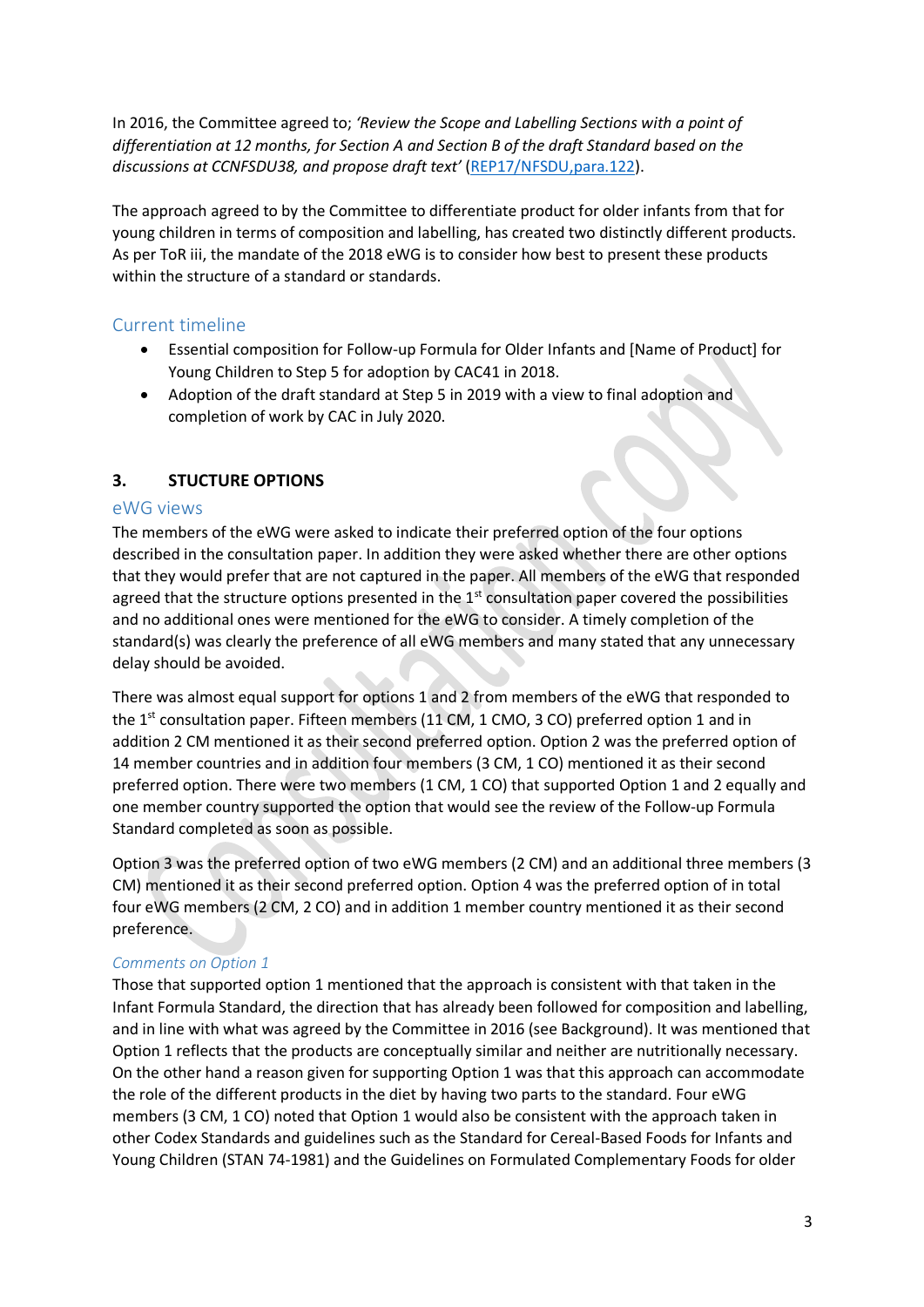infants and young children (CAC/GL 8-1991) in that both are applicable to two distinct age groups; infants and young children.

Option 1 was also supported by many because it has no procedural implications and thus would not affect the timeline. One observer mentioned that Option 1 is preferred as Option 2 is seen as carrying the risk of the work on product for young children being abandoned and this is considered unacceptable.

The most frequently mentioned reason given for not supporting Option 1 was that it does not clearly address the different roles of the two products for different age groups with differing nutritional requirements. Some members did not support Option 1 as they consider that all products for children up to the age of three years to be breast-milk substitutes and that they should therefore sit under one standard. A comment was also received that the format of Option 1 is not user friendly.

#### *Comments on Option 2*

Option 2 was mentioned to clearly differentiate and recognise the two very different products as to their composition and role in the diet. Many of the members supporting this option were of the view that follow-up formula for older infants is a breast-milk substitute and nutritionally complete whereas product for young children is neither, and that having separate standards would further clarify that infant formula, follow-up formula and product for young children are three different products.

Option 2 was also mentioned to fit within the terms of reference of the eWG, result in no time delay, potentially provide more flexibility in the future when reviewing the standards, and make the standards more user friendly compared to the other structure options.

Reasons given by those eWG members not supporting option 2 included that it is not necessary to have separate standards as the role of the products in the diet is similar and that a separate standard for product for young children would give excess recognition to the product for young children. Some considered that both products are breast-milk substitutes and should not be separated into different standards. One member country also mentioned that this option would result in too many standards.

#### *Comments on Option 3*

Reasons mentioned for supporting Option 3 were that it would be logical to have one standard covering products for 0-12 months and the structure would make sense given that the compositional requirements for follow-up formula for older infants are essentially the same as for infant formula. The option was seen as workable provided that it wouldn't delay the completion of the standards.

Reasons mentioned for not supporting Option 3 were that follow-up formula for older infants and infant formula have different nutritional purposes and should not be combined under one standard. It was seen essential to keep the Infant Formula Standard separate as infant formula is necessary when infants can't be breastfed whereas follow-up formula is not a necessary product. It was also mentioned that it would not be logical to separate the product for young children from the others as the respondent considered it to also be a breast-milk substitute. On the other hand some members expressed concern that moving follow-up formula for older infants under the Infant Formula Standard might result in the product inappropriately being used to feed a 0-6 month old.

Additionally members referred to the procedural implications that could cause a delay in completion of the work. Some considered that Option 3 would not add any value over Option 1 or 2 and some were concerned that Option 3 could result in standard for product for young children being abandoned.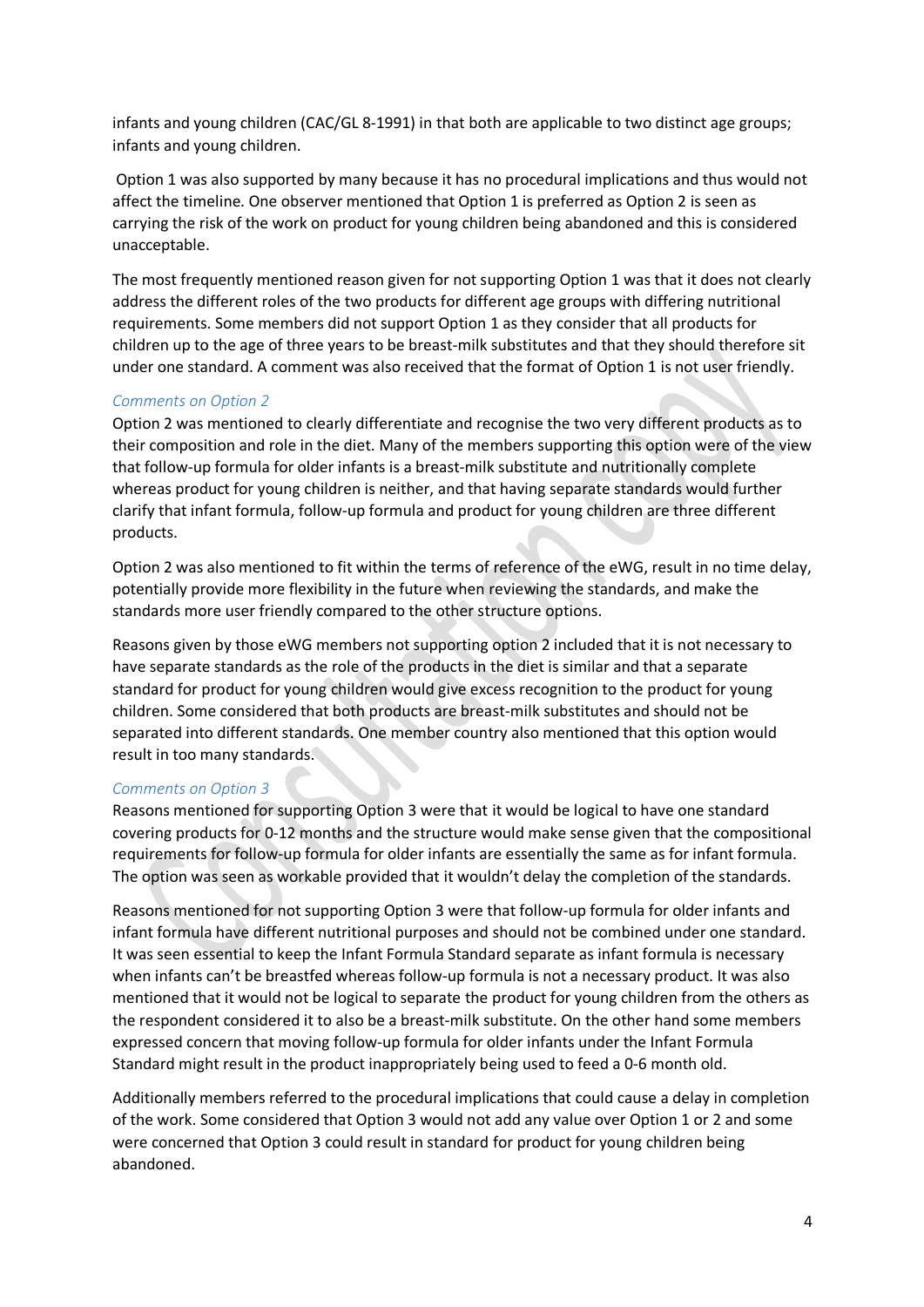#### *Comments on Option 4*

The respondents that supported Option 4 considered that all four products are breast-milk substitutes and considered it better to have them under one standard to facilitate a better regulatory framework, as well as to prevent the risk of misuse, needless use, and confusion by caregivers. It was also considered that Option 4 does not necessarily involve further delay and that the structure should not be determined by the timeline.

Several members mentioned that they did not support Option 4 because the products differ significantly from each other in terms of their composition and their role in the diet of infants and young children. The option was not seen to recognise the different nutritional requirements of infants and young children. Additionally some members considered that Option 4 does not make the distinction between sometimes necessary (infant formula) and unnecessary products. Concern was also raised that having the product for young children under a standard for 'formulas' would inaccurately suggest that it has a complete nutritional profile.

Other reasons mentioned for not supporting Option 4 included that it is complicated, would not bring any added value, would result in a very large standard, would cause unnecessary delay and may jeopardise the completion of the review of the Follow-up Formula Standard.

#### *Additional comments*

Additional comments provided included the suggestion for CCNFSDU to possibly propose revision of the Infant Formula Standard to cover product for infants 0-6 months only and to avoid any overlap in the age range with follow-up formula for older infants 6-12 months.

One CM suggested choosing the option (1 or 2) that would result in timely completion of the review of the Follow-up Formula Standard and at a later stage the Committee could consider whether all standards for milk products for 0-3 years could be merged, including a revision of the Infant Formula Standard.

In addition one member country and two observers were of the opinion that considerations for the preamble, scope, definitions and labelling provisions as well as the referencing of WHA resolutions should be prioritised and fully explored before decision on the structure.

#### Chairs proposal

The Chairs note the strong preference of all members to progress the work without any unnecessary delay. Based on the preferences of the eWG, the Chairs propose that options 1 and 2 continue to be considered as the possible approaches for the structure of the standard(s). Many eWG members in support of either option 1 or 2 cited the need for an approach which allows for clear differentiation of the two products and acknowledgement of the different role in the diet and very different composition of each. In addition both of these options are within the current mandate of the eWG and would have no effect on the timeline for completing the work.

Both options 3 and 4 were supported by a small minority of the eWG members and opposed by many due to them grouping sometimes necessary infant formula products under the same standard as products that have been agreed to be not nutritionally necessary. Furthermore, it was seen that these approaches do not clearly differentiate the different products (infant formula, follow-up formula for older infants and [name of product] for young children). Therefore the Chairs propose that these options are no longer considered.

Please see the questions for the eWG to consider on the following page.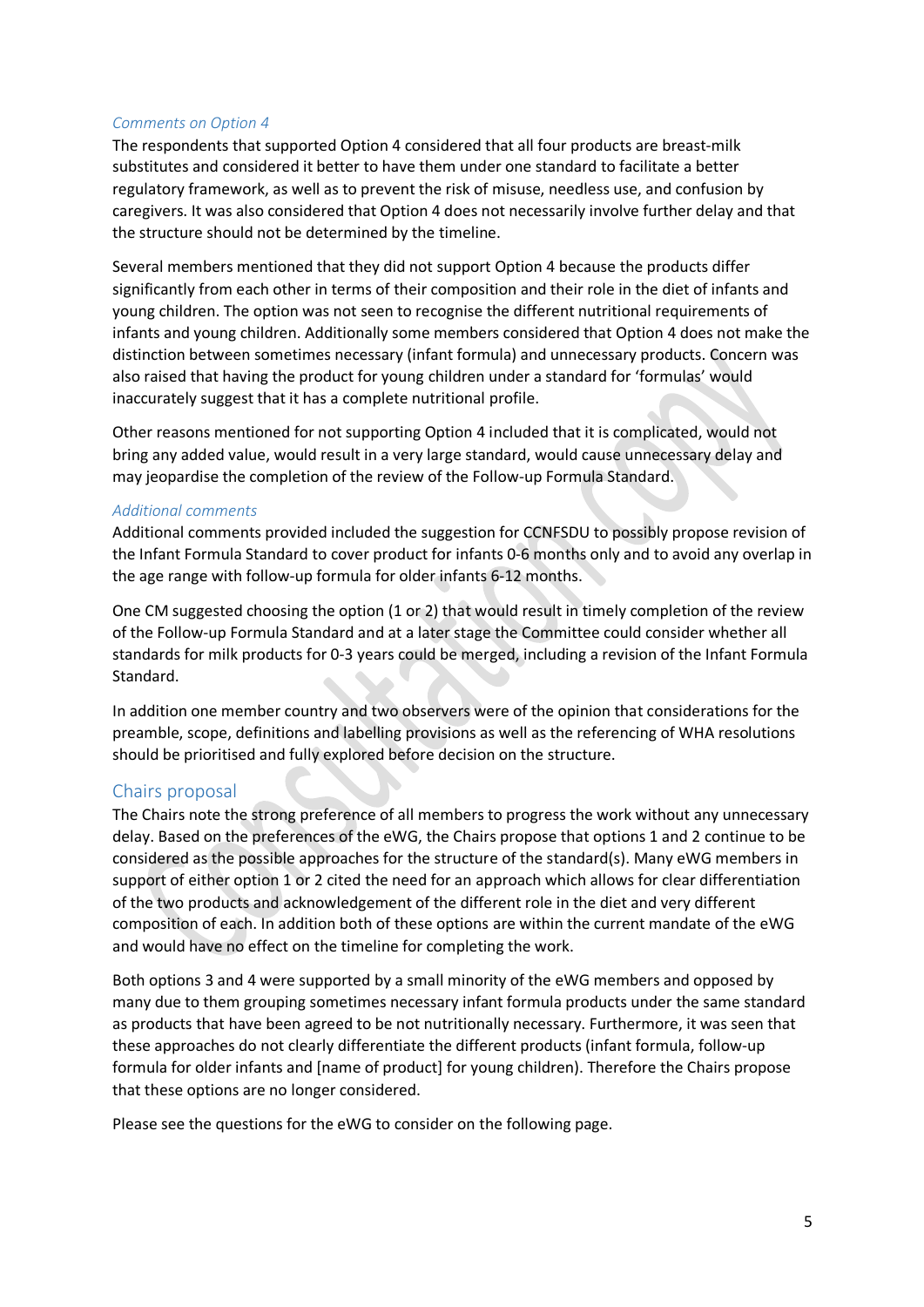### **4. QUESTIONS FOR SUBMITTERS**

#### **QUESTION 1:**

Please indicate your preferred option, from the two remaining options presented for the structure of the standard(s) for Follow-up Formula for Older Infants and [Name of Product] for Young Children.

Please provide justification for your preference.

| $\Box$ Option 1: One standard with two parts | $\Box$ Option 2: Two separate standards |
|----------------------------------------------|-----------------------------------------|
| lustification:                               |                                         |

**IACFO does not agree with Option 1 or Option 2 – see answer to Question 2**

### **QUESTION 2:**

Do you have any further comments on the structure?

**RESPONSE** structure of the standard(s) for Follow-up Formula for Older Infants and [Name of Product] for Young Children.

IACFO supports IBFAN's position. IACFO is concerned that the decision to limit the structure of the standard(s) for Follow-up Formula for Older Infants and [Name of Product] for Young Children to Option 1 and 2 does not have Committee consensus.

IACFO is of the opinion that the preamble, scope, definitions and labelling provisions for the follow-up formula for older infants and the follow-up formula for young children need to be determined before the structure is decided.

This would clarify the pros and cons of decisions regarding the structure.

We see no reason why substantial changes need to be made to the IF standard (other than to the scope and the overarching preamble) in order to accommodate all four sections into one standard. Having multiple standards for products that all function as breastmilk substitutes and all need similar, careful regulation and monitoring as to composition, safety, labelling and marketing, will create many risks and opportunities for misunderstandings by governmental regulators.

IACFO repeats its opinion that it is better to have all the breastmilk substitutes under one standard to ensure that all the products are labelled and marketed, including the prohibition on cross branding, to prevent the risks of misuse, needless use and confusion.

We are concerned that the way the 4 options have been presented in the consultation papers places unjustified emphasis on the disadvantages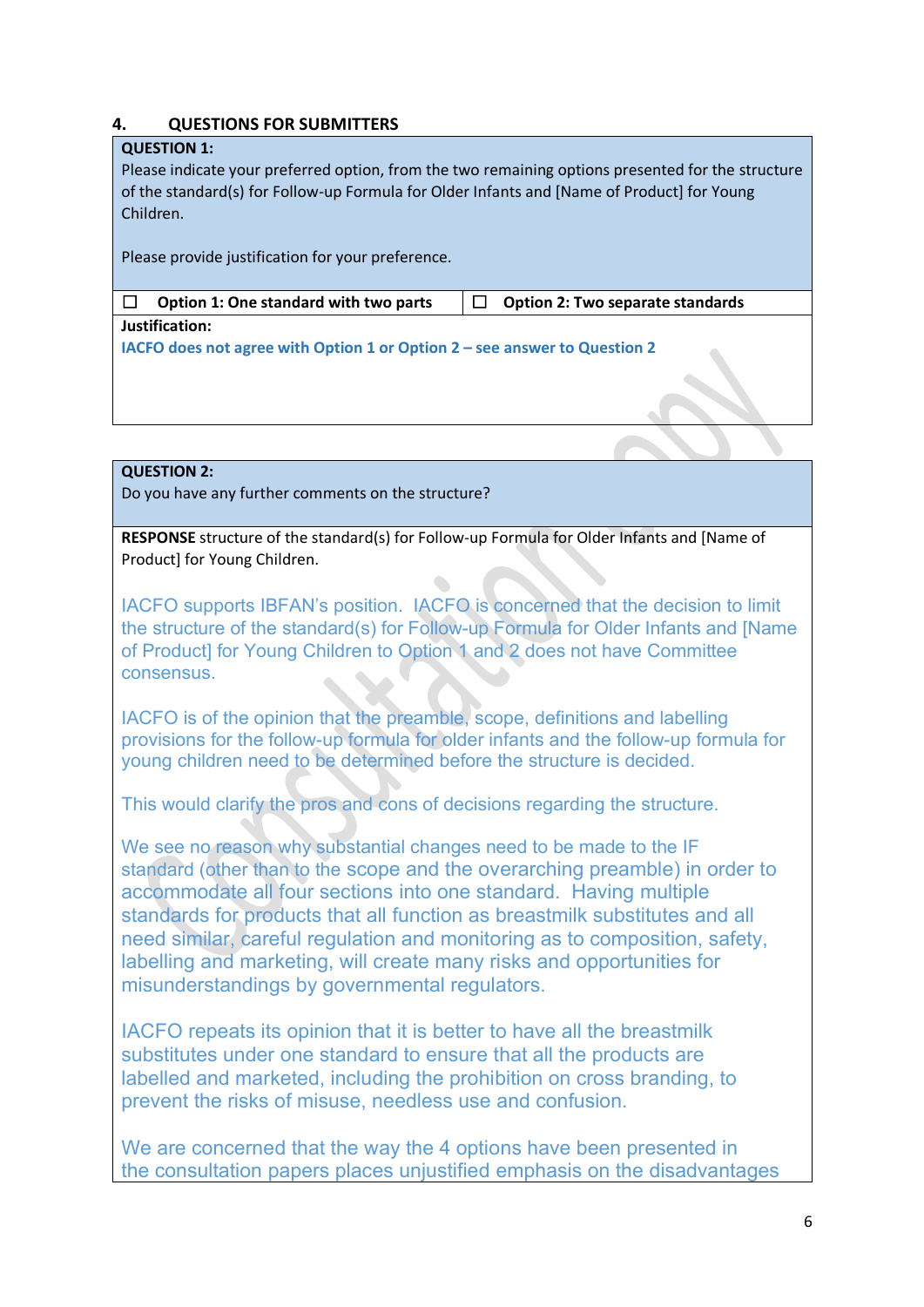of Option 4 - the option that IACFO and IBFAN consider the safest option to protect child health. Safeguarding child health and limiting the harmful labelling and marketing of these products should be the highest priority for Codex.

We do not believe that the process should be determined by the timeline, nor do we believe that option 4 would necessarily involve further delay. If it were to be submitted to CAC after the scope, definitions and labeling are determined, there should be no reason why the proposed timeline cannot be met.

The important consideration for CCNFSDU is to give full discussion to the preamble and the inclusion of the International Code and subsequent **r**elevant WHA resolutions including the WHA 69.9 and its accompanying WHO Guidance on Ending the Inappropriate Marketing of Foods for Infants and Young Children, and the Global Strategy for Infant and Young Child Feeding, with the aim of ensuring that breastfeeding, appropriate infant and young child feeding and optimal child health, is not undermined. These considerations should be prioritized and fully explored before the discussion on structure.